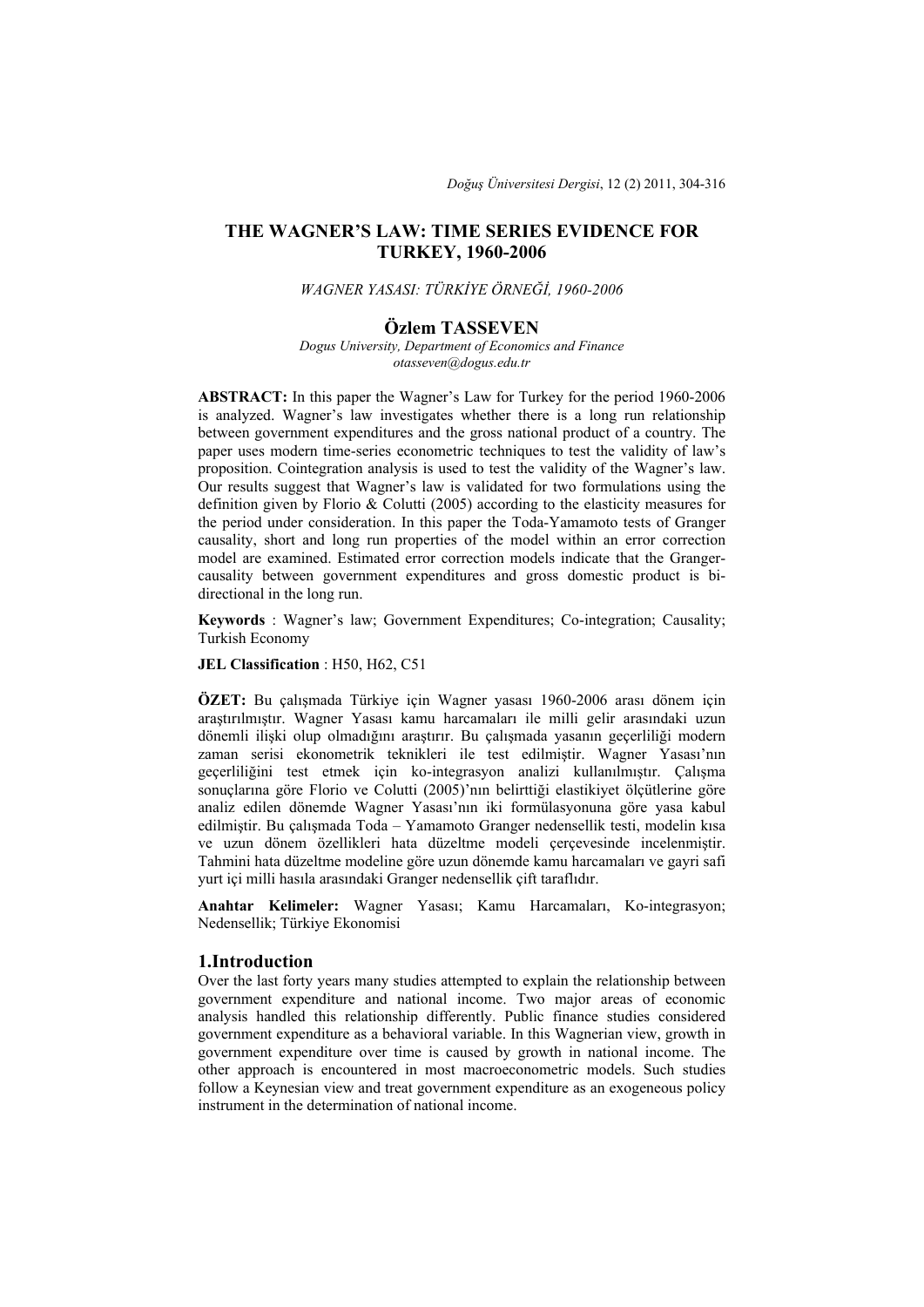In 1877 Adolph Wagner referred to a "Law of the Increasing Extension of State Activity" (Wagner and Weber, 1977). According to this law as per capita output increases in industrializing nations, the proportion of output devoted to government activities also increases. Mann (1980) states that there are three reasons to expect an expanding scope of public activity. "Firstly, the administrative and protective functions of the state have to expand due to rising complexity of legal relationships and communication. Secondly Wagner argues that the income elasticity of demand for publicly provided goods are greater than unity. Also the state has to provide the necessary capital funds to finance large scale capital expenditures". Wagner states that "there is a complementarity between the growth of the industrial economy and the associated growth in demand for public services" (Peacock & Scott, 2000). Thus, Wagner's law refers to the relationship between government expenditures and gross national product in the long run.

Abizadeh and Gray (1985) tested Wagner's law for the period 1963–1979 for 55 countries and found support for Wagner's law in the richer countries, but not in poorer countries. Chang (2002) tested Wagner's law for three emerging industrialized countries and three industrialized countries and found support for Wagner's law in five of the six countries. However, in a later study, Chang, Liu, and Caudill (2004) tested Wagner's law for three newly industrialized countries in Asia and nine industrialized countries and found only mixed support for the law. Ram (1986) tested Wagner's law for 63 countries over the period 1950–1980 and found little support for the law. Wahab (2004) found at best limited support for Wagner's law in a study of 30 OECD countries, while Kolluri, Panik, and Wahab (2000) found support for Wagner's law in a study of the G7 economies. Afxentiou and Serletis (1996) found no support for Wagner's law in a multi-country study of six European countries using data from the twentieth century.

This paper attempts to test the Wagner's law by trying to explain the growth of government expenditure in terms of growth of gross domestic product in Turkey. The period 1960-2006 is analyzed using cointegration analysis and dynamic single equation framework. In the empirical studies on Wagner's law there are inconsistencies among the results obtained by different authors. Some of these inconsistencies are the result of Wagner's own inexplicit formulation of his hypothesis. Differences in the quality and quantity of data were other reasons. Measure of size of government, test procedure, period examined, econometric specification and the influence of omitted variables also led to inconsistent results in the empirical studies. In this paper an openness measure of the economy and inflation are included in the explanation of the growth of government expenditure besides gross domestic product. We use the newly developed Toda and Yamamoto (1995) Granger causality tests which have never been applied to study the relationship between government expenditures and income for any country.

This paper is organized as follows. Section 2 describes Wagner's law in general. Section 3 provides a review of the studies on Wagner's law using Turkish data. Section 4 provides data analysis and the results obtained. Section 5 incudes the conclusion.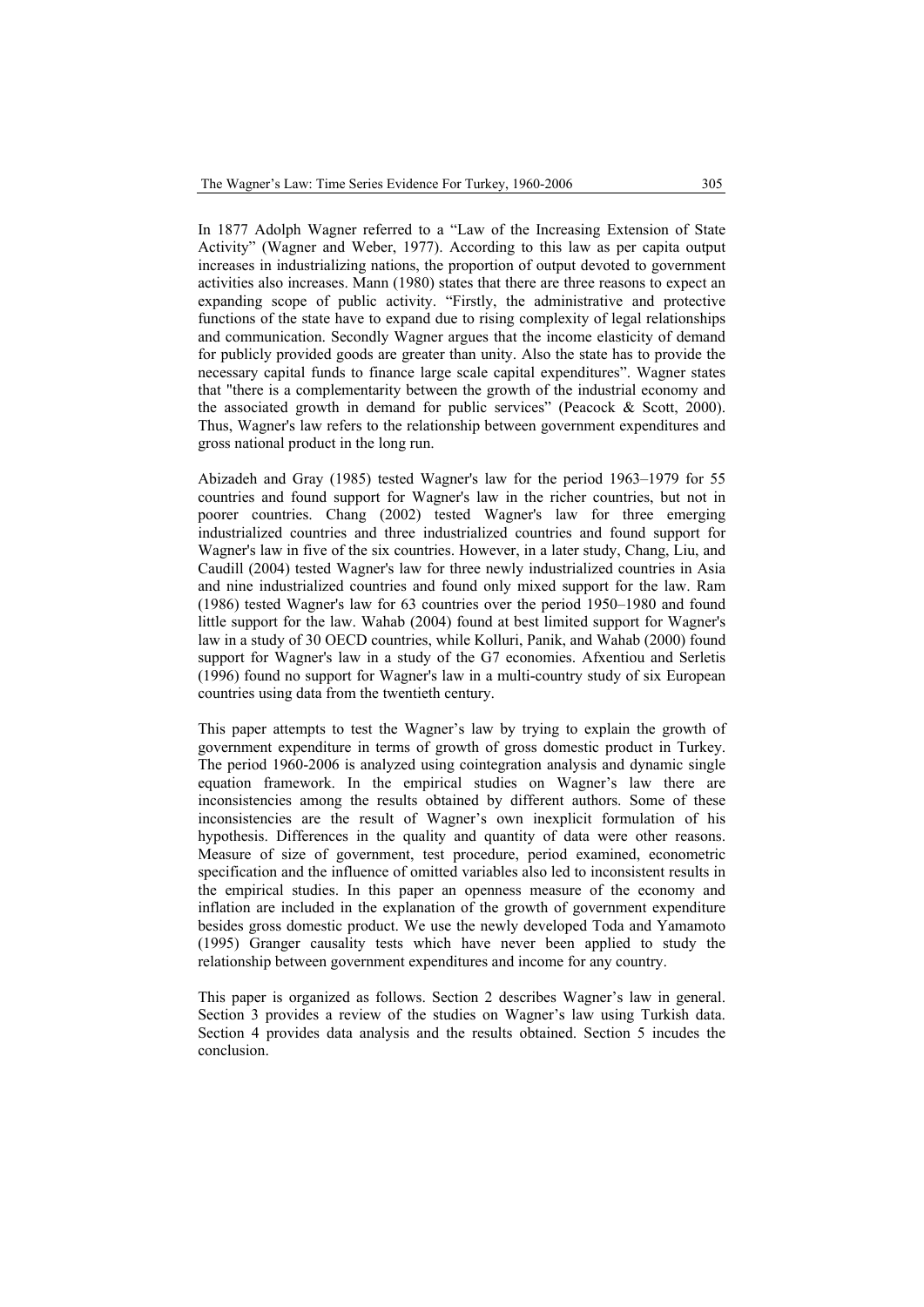## **2.Studies on Wagner's Law**

Wagner's law states that as per capita income increases, public expenditure also increases. The following relationship is postulated:

$$
Ln G_t = \alpha + \beta ln Y_t + \gamma ln X_t \tag{1}
$$

where  $\alpha$  denotes constant term,  $\beta$  denotes trend,  $t$  denotes time period and  $G$  denotes the share of government expenditure in gross national product. *Y* is per capita gross national product and *X* is a set of other determining variables. Wagner law posits *β* to be positive.

The empirical relationship between government expenditures and gross national product has been studied in detail for both developing and developed countries. Mann (1980) in Mexico, Henrekson (1993) in Sweden, Cameron (1978) in cross section of 18 countries, Kolluri, Panik and Wahab (2000) in G7 industrialized countries have found support for Wagner's law for developing countries. These authors represent only a sample from an enormous literature and are chosen because they illustrate a range of econometric techniques and alternative formulations of Wagner's law. On the other hand Wagner and Weber (1977) in cross section of 34 countries, Courakis et al. (1993) Moura-Rouke and Tridimas (1993) in Greece and Portugal found no evidence for Wagner's law for developing countries. Abizadeh and Gray (1985) in pooled time series and cross section of 53 countries, Ram (1987) in cross section of 115 countries and Gandhi (1971) in 25 African countries showed that Wagner's law does not hold for developing countries, however it holds for developed and developing countries taken together.

|                                                                                               | $\mathbf{A}$                        | $\bf{B}$       | $\mathbf C$                                                                    | $\bf{D}$       | E              | $\mathbf{F}$   | <b>Data Period</b>    |
|-----------------------------------------------------------------------------------------------|-------------------------------------|----------------|--------------------------------------------------------------------------------|----------------|----------------|----------------|-----------------------|
| 1. Courakis, Moura-Roque<br>and Tridimas (1993)                                               | 22, 4                               | 1              | 1, 2, 3, 4, 5                                                                  | 1              | 1              | 1              | 1958-1985             |
| 2. Chletsos and Kollias (1997)                                                                | 4, 11, 12,<br>13, 14,<br>15, 16, 17 | 1              | 6                                                                              | 1              | $\mathfrak{D}$ | $\overline{2}$ | 1958-1993             |
| 3. Gabriella Legrenzi (2004)                                                                  | 1                                   | 1              | 1, 2, 7, 8, 9, 10                                                              | 1              | 3              | 1              | 1861-1980             |
| 4. Gabriella Legrenzi &<br>Costas Milas (2002)                                                | $\overline{4}$                      | 1              | 1, 11, 12                                                                      | 1              | 3              | 3              | 1959-1996             |
| 5. Tsangyao Chang, Wenrong<br>Liu and Steven B. Caudill<br>(2004)                             | $\overline{2}$                      | 1              | 1,6                                                                            | $\overline{2}$ | 4              | $\overline{4}$ | 1951-1996             |
| 6. Bernardin Akitoby,<br>Benedict Clements, Sanjeev<br>Gupta and Gabriela<br>Inchauste (2005) | $\overline{c}$                      | 1              | 1                                                                              | $\overline{2}$ | 5              | 1              | 1970-2002             |
| 7. Chetan Ghate and Paul<br>J.Zak (2002)                                                      | $\overline{c}$                      | 1              | 1                                                                              | 1              | 6              | 1              | 1929-2000             |
| 8. Tsangyao Chang (2002)                                                                      | $\overline{2}$                      | 1              |                                                                                | $\overline{2}$ | 7              | 4              | 1951-1996             |
| 9. Damina Tobin (2004)                                                                        | $\overline{2}$                      | 1              | 1                                                                              | 1              | 8              | 5              | 1978-2001             |
| 10. Bharat R.Kolluri, Michael<br>J.Panik and Mahmoud<br>S. Wahab (2000)                       | 1, 5, 6                             |                | 1, 13, 14                                                                      | $\overline{2}$ | 9              | 6              | 1960-1993             |
| 11. Nadeem A.Burney (2002)                                                                    | 1                                   | 3              | 5, 15, 16, 17, 18,<br>19, 20, 21, 22, 23,<br>24, 25, 26, 27, 28,<br>29, 30, 31 | 1              | 10             | 7              | 1969/70-<br>1994/1995 |
| 12. Mahmoud Wahab (2004)                                                                      | 8                                   | 1              | 6                                                                              | $\overline{2}$ | 11             | 8              | 1950-2000             |
| 13. Ferda Halicioğlu (2003)                                                                   | $\overline{2}$                      | $\overline{4}$ | 6, 32                                                                          | 1              | 12             | 9              | 1960-2000             |
| 14. İhsan Günaydın (2000)                                                                     | $\overline{2}$ , 23, 4              | 1, 3           | 15                                                                             | 1              | 12             | 10             | 1950-1998             |

**Table 1. Summary of the diversities in the studies on Wagner's Law**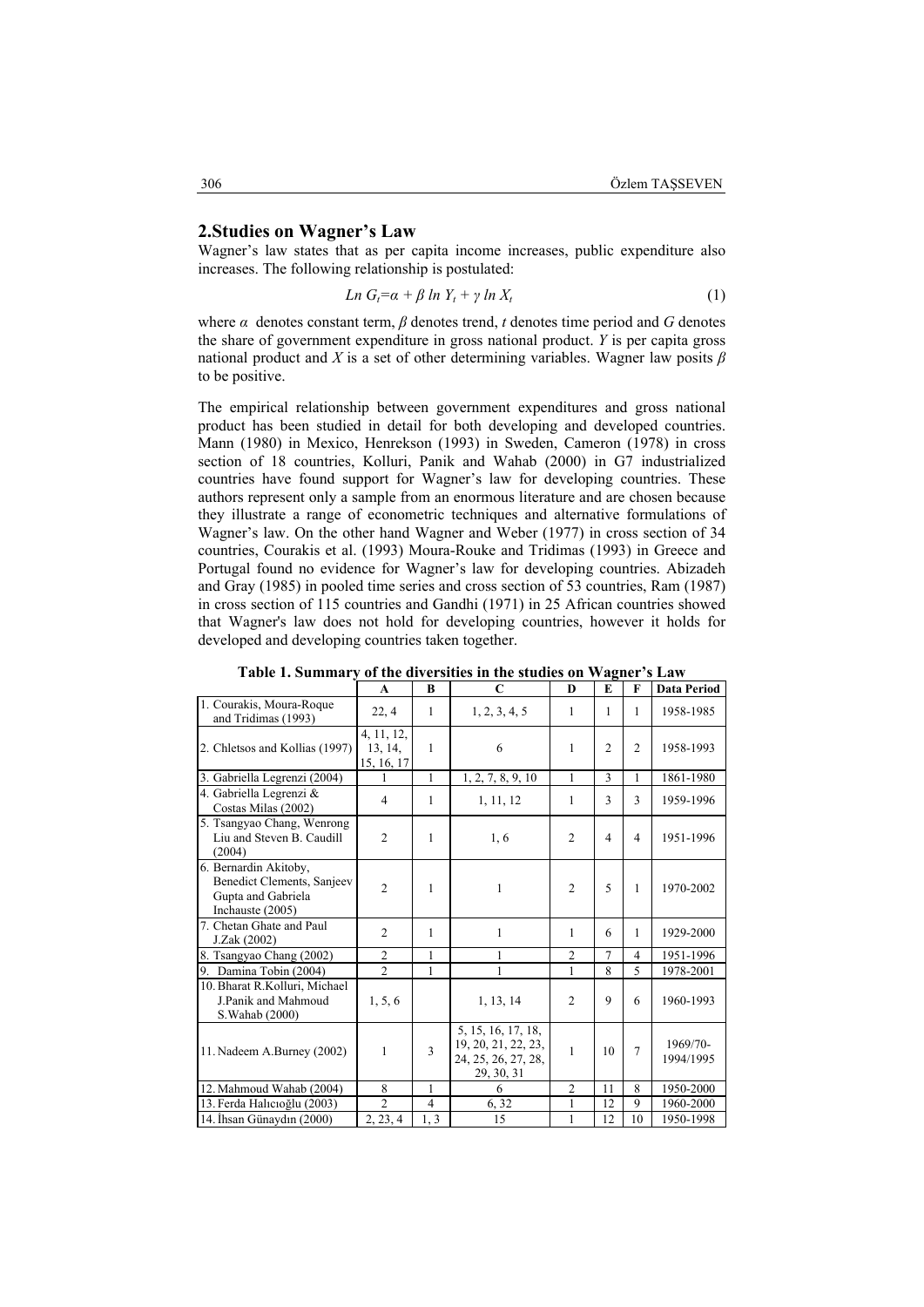Landau (1983) in cross section of 96 countries, Ram (1986) in cross section of 63 countries and Easterly & Rebelo (1993) in cross section of 100 countries analyze the reverse relationship between government expenditures and gross national product. They consider the role of government expenditures in explaining the growth of national income. Ram shows that there is a causal flow from economic development to government expenditures.

#### **A- Measure of G**

1. Government expenditures at current prices, 2.Government expenditures at constant prices, 3. Government capital expenditures at constant prices, 4. Per capita total government expenditures, 5. Government consumption expenditures, 6. Government transfer expenditures, 7. The share of government expenditures in gross national product, 8. Government expenditures including expenditure on goods and services, interest payments, subsidies, transfers and capital expenditures, 9. The share of government expenditures in gross domestic product, 10. Government current expenditures, 11. Per capita government consumption expenditures, 12. Per capita government investment expenditures, 13. Per capita government transfer payments, 14. Per capita government civilian expenditure, 15. Per capita government military expenditure,16. Per capita military spending on equipment, 17. Per capita military spending on wages and salaries, 18. Current government expenditures on goods and services, wages and salaries, other goods and services,19. Government capital expenditures,20. Non-interest government current expenditures, 21. Non-interest total government expenditures, 22. Government expenditures plus transfer at constant prices, 23. Government current expenditures

#### **B- Dependent Variable**

1. Total government expenditures, 2. Per capita total government expenditures, 3. The share of government expenditures in gross national product, 4. The share of government expenditures in gross domestic product

### **C- Independent Variables**

1. real gdp, 2. Population, 3. permanent income, 4. relative price of public expenditures, 5. deviation of nominal gnp from normal its long run path, 6. real per capita gdp, 7. tax revenues, 8. Tax, 9. the ratio of government expenditures financed by tax, 10. the tax-share on domestic product , 11. bureaucratic power defined as the share of public sector employees in the Italian labour force, 12. institutional factor defined as the ratio of nominal local expenditures to state expenditure, 13. first lag of government expenditures 14. second lag of government expenditures, 15. real per capita gnp, 16. real per capita, government disposable revenues, 17. real per capita government total revenues, 18. real per capita government total revenues, 19. real per capita non-oil GDP, 20. share of non-mining and quarrying in the GDP, 21. share of non-oil value added in the GDP, 22. share of service producing sectors in the GDP, 23. the share of tax revenues in government's disposable revenues, 24. government disposable revenues over GDP, 25. total government revenues over GDP, 26. import over GDP ratio, 27. trade over GDP ratio, 28. the ratio of money supply to GDP, 29. the ratio of total deposits in the banking system to money supply, 30. employment growth in the public sector, 31. population under the age of 15 as a proportion of the total population, 32. the ratio of budget deficit to GDP.

#### **D- Data Source**

1. Time Series, 2. Cross Section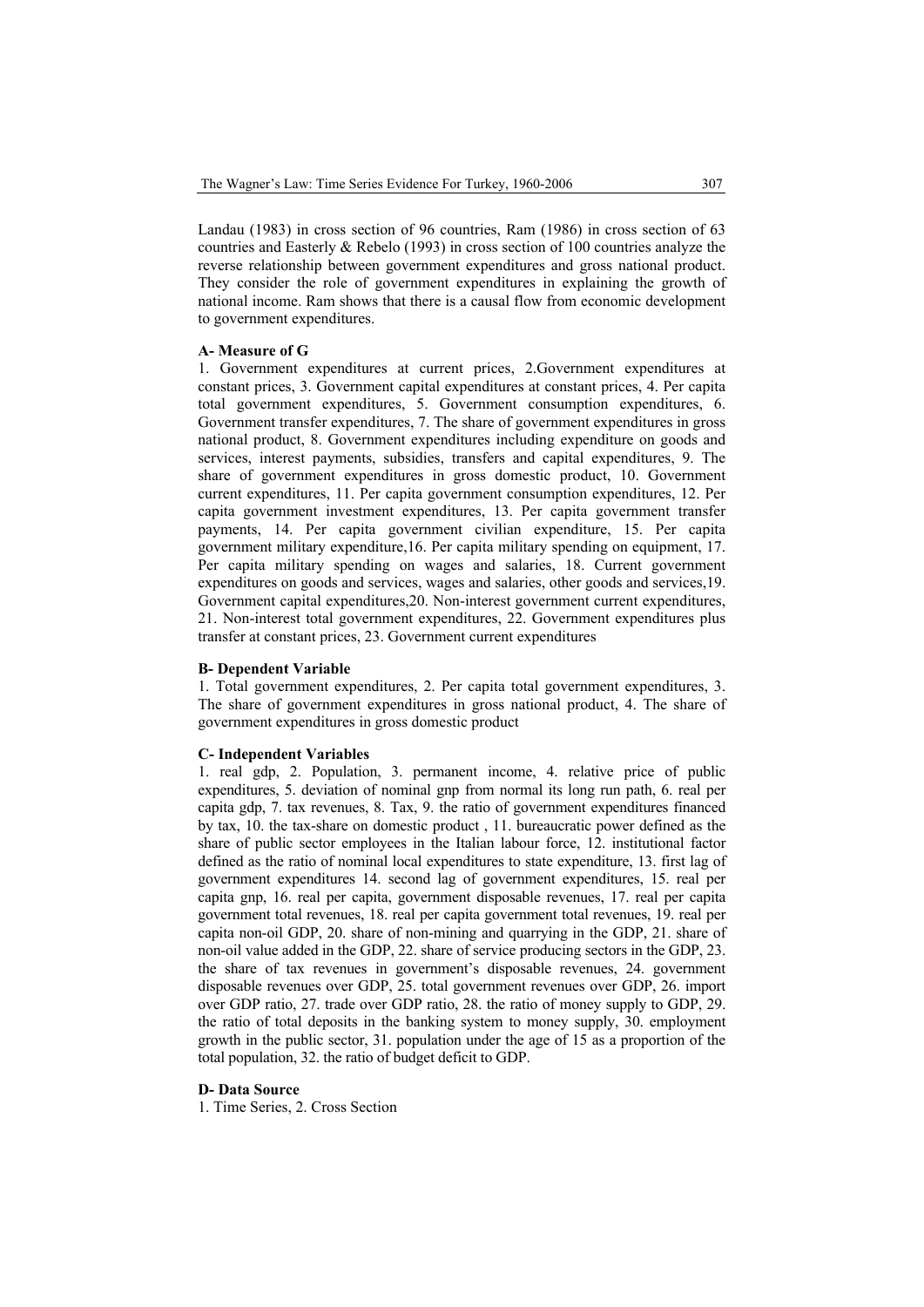#### **E- Country Data**

1. Greece and Portugal,2. Greece, 3. Italy, 4. South Korea, Taiwan, Thailand, Australia, ,Canada, Japan, New Zealand, USA, the United Kingdom and South Africa, 5. 51 developing countries, 6. US, 7. South Korea, Taiwan, Thailand, Japan, USA and the United Kingdom, 8. China, 9. Canada, France, Germany, Italy, Japan, UK and US, 10. Kuwait, 11.Following OECD countries: Australia, Austria, Belgium, Canada, Denmark, Finland, France, Greece, Iceland, Ireland, Italy, Japan, Korea, Luxemburg, Mexico, Netherlands, New Zealand, Norway, Portugal, Spain, Sweden, Switzerland, Turkey, UK and US,12. Turkey.

#### **F- General Specification (including logarithmic forms)**

G denotes total government expenditures, gdp is gross domestic product, gnp is the gross national product and N denotes population in the formulations 1.G=f(GDP),  $2.G/N=f(GDP/N)$ ,  $3.G=f(GDP)$ ,  $G=f(GDP)$ ,  $G=f(GDP/N)$ ,  $G/N=f(GDP/N)$ , G/GDP=f(GDP/N), G/GDP=f(GDP), 4.G=f(GDP), G=f(GDP/N), G/N=f(GDP/N),  $G/GDP=f(GDP/N)$ ,  $G/GDP=f(GDP)$ ,  $5.G_t=f(GDP_t, G_{t-1})$ ,  $6.G_t=f(GDPt, G_{t-1}, G_{t-2})$ , 7.G=f(GDP, Z) where Z is the set of other relevant variables,  $8.G=f(GDP, GDP_{bar})$ where GDP<sub>bar</sub> is the pooled time series/cross sectional mean growth rate, 9.G=f(GDP/N) and G=f(GDP/N, BDR) where BDR is the ratio of ratio of budget deficit to GDP,  $10.G=f(GNP)$ ,  $G=f(GNP/N)$ ,  $G/N=f(GNP/N)$ ,  $G/GNP=f(GNP/N)$ , G/GNP=f(GNP)

Table 1 shows that empirical tests of Wagner's law for developed and developing countries have produced mixed results which differ considerably from country to country and period to period. Public finance studies, following Wagner, have considered public expenditure as a behavioral variable, similar to private consumption expenditure. On the other hand, macroeconometric models, mainly following Keynes, have treated public expenditure as an exogenous policy instrument designed to correct short-term cyclical fluctuations in aggregate expenditures. In the case of Wagner's law, the causality runs from economic growth to government expenditures, whereas in the case of Keynesian hypothesis, causality runs from government expenditure to economic growth.

### **3.Studies on Wagner's Law using Turkish Data Set**

In this section a brief review of the studies on Wagner's law using Turkish data set is given. Demirbas (1999) investigates statistically the existence of a long-run relationship between government expenditures using data for Turkey over the period 1950-1990. Demirbas tests all six versions of Wagner's Law in the period from 1950 to 1990. Six Versions of Wagner's Law are given as follows:

| 1. $G = a + bY$ Peacock-Wiseman [1968]  |   |
|-----------------------------------------|---|
| 2. $C = a + bY$ Pryor [1969]            |   |
| 3. $G = a + b(Y/P)$ Goffman [1968]      |   |
| 4. $G/GNP = a + b(Y/P)$ Musgrave [1969] | 4 |
| 5. $G/P = a + b(Y/P)$ Gupta [1967]      |   |

6.  $G/Y = a + bY$  "Modified" version of P-W suggested by Mann [1980] (6)

**Table 2. Functional form Versions** 

where *Y* denotes the logarithm of gross national product, *C* denotes the logarithm of government consumption expenditures, *G* shows the logarithm of government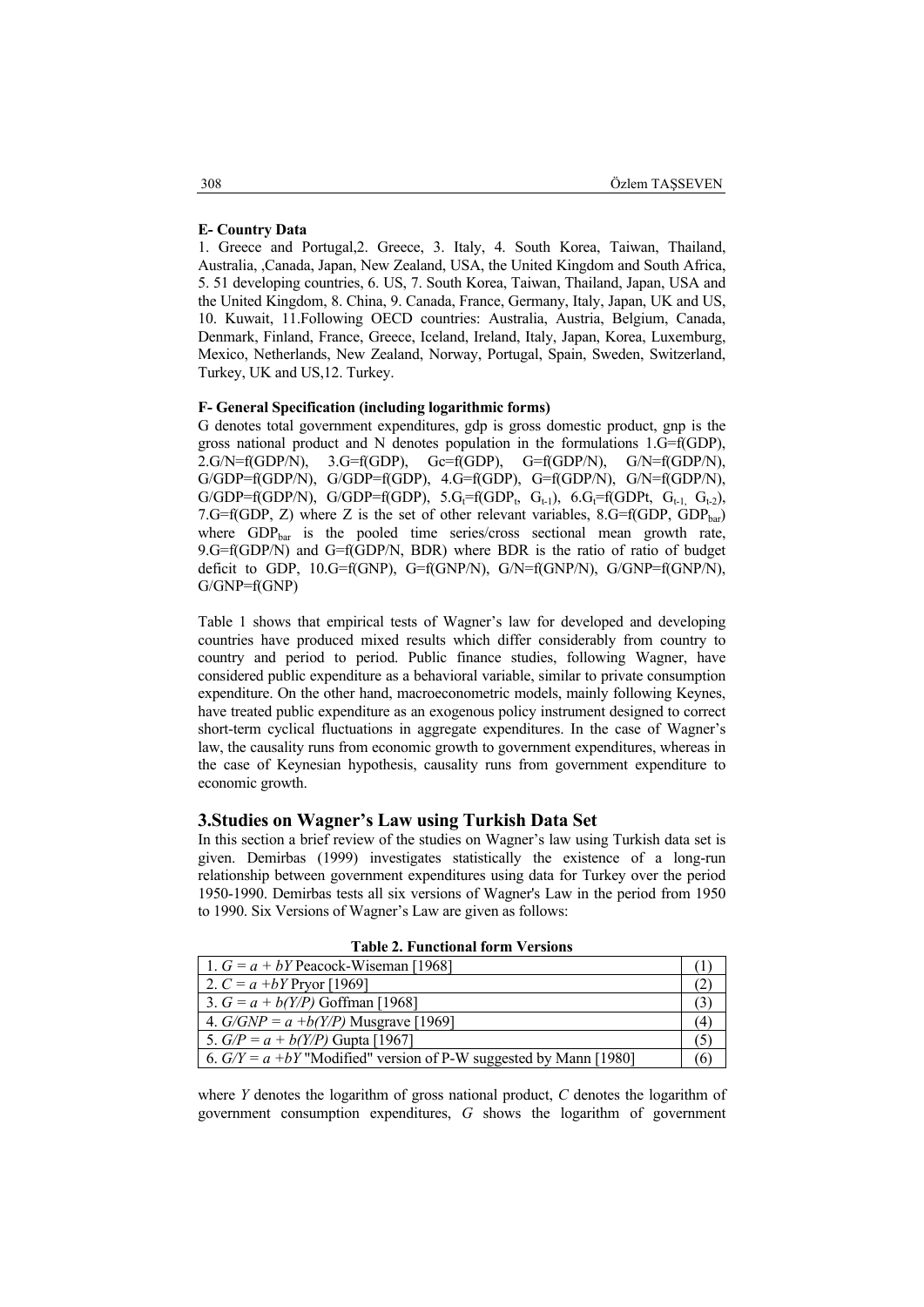expenditures and *P* denotes population. Demirbas concludes that there is no long-run relationship between government expenditures and gross national income in Turkey for all six versions of Wagner's Law using data for the period 1950-1990.

Günaydın (2000) tests Wagnerian and Keynesian hypothesis by examining the relationship between national income and government expenditures for Turkey during the 1950-1998 period. Following Keynes, government expenditure is seen as an exogeneous factor used as a policy instrument to influence growth. However, Wagner argues that government expenditure is an endogeneous factor or an outcome of growth in national income. Günaydın shows that the hypothesis of national income causing government expenditure is supported by the data for Turkey. Therefore, Wagner's law is validated. Another result of the study is that budget deficit can be reduced in order to restrict the role of government in Turkey.

Arısoy (2005) use the version of Wagner's formulated by Mann (1980) since this is found to be the simplest version. Mann's formulation shows the relationship between the ratio of government expenditure in gross national product and gross national product. Logarithms of both variables are used. Arısoy finds that there is a long run relationship between total government expenditures and economic growth cointegration according to the Engle and Granger two step cointegration test results. This finding holds for the components of government expenditures as well. Arısoy finds a unidirectional causality (except for total government expenditure) from economic growth to disaggregated public expenditure that total current, investment, transfer expenditures and non-transfer total public expenditures in the long run.

Işık & Alagöz (2005) investigate the validity of Wagner's law using data for the period between 1985 and 2003. They state that government expenditures are necessary not as a direct tool for the sustainable economic growth but as a common catalizor for economic and social development. Therefore, the size of the public sector is quite important in terms of economic growth. They use five different formulations of Wagner's law including Peacock-Wiseman (1961), Gupta (1967), Goffman (1968), Musgrave (1969), Mann (1980) models which are referred to as model 1 to model 5 respectively. Işık & Alagöz find one cointegration relationship for each of Wagner's law formulations. For all models Wagner's law is validated.

Artan & Berber (2004) state that Gwartney, Holcombe and Lawson (1998) quote that the core functions of government are composed of two general categories: (1) activities that protect persons and their property from plunder, and (2) provision of a limited set of goods that for various reasons markets may find it difficult to provide. Artan & Berber argue that the core functions of government can improve economic efficiency and thereby enhance economic growth. Artan & Berber state that Gwartney, Holcombe and Lawson (1998) quote that the core functions of government enhances economic growth. Government expenditures other than core expenditures affect economic growth negatively. Artan & Berber find uni-directional causality from economic growth, investment expenditures, exports and imports to government expenditures. Therefore it is found that these expenditures Granger cause government expenditures, validating Wagner's law.

Uzay (2002) uses a two sector production function in order to analyze the effects of government expenditures on economic growth. It is found that there is a positive relationship between government expenditures and economic growth. Therefore, the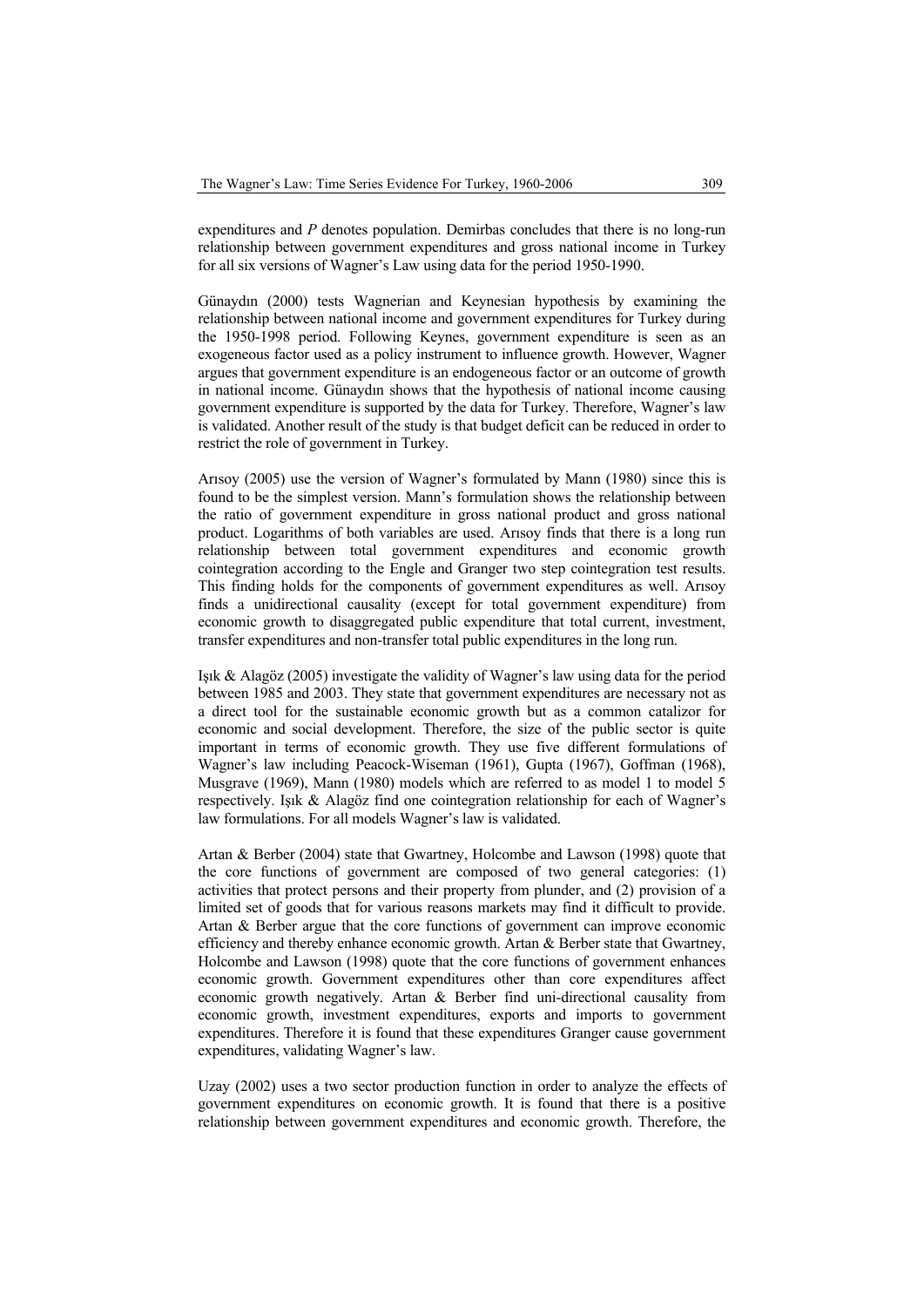increase in government expenditures accelarates economic growth by preparing suitable conditions for private sector investments. Uzay concludes that the increase in capital accumulation and labor force affect economic growth positively as well. Uzay also finds that the increase in government size delays economic growth by crowding out private investments. The findings of the studies on Wagner's law using Turkish data set are summarized in the following:

- Studies finding no relationship between government expenditures and national income: Demirbaş (1999),
- Studies validating Wagner's law: Günaydın (2000), Arısoy (2005), Işık & Alagöz (2005), Artan & Berber (2004).

### **4. Data and Empirical Results:**

The concept of government expenditures (*G*) used here is the general budget expenditures measured in real terms (1987 prices). The data of budget expenditures for the period 1960-2006 are taken from Consolidated Budget Summary (Realization) from Prime Ministry State Planning Organization web site. N shows population. The population data is obtained from Prime Ministry of Turkey, State Institute of Statistics website. GDP is the logarithm of gross domestic product deflated using gdp deflator with 1987 base year. The data of gross domestic product and exchange rate are acquired from Central Bank of Turkey. Openness of the economy (*OPENNESS*) is the logarithm of the ratio of the sum of exports and imports over nominal gnp.Data for imports and exports are obtained from table for Foreign Trade according to years from Economic and Social Indicator (1950-2007) from Prime Ministry of Turkey, State Planning Organization. Imports and exports are measured in million US\$ and converted to TL units using the end of period exchange rate. All variables other than inflation are used in natural logarithms. Inflation is measured as the annual percentage change in consumer price index. Inflation variable is used as a proxy for measuring economic uncertainity.

In this section unit roots and cointegration tests for the variables of interest are undertaken and the results are reported. Toda and Yamamoto tests are valid for integrated or cointegrated variables.We examined the stationarity properties of the data series in order to determine the order of integration of the series. For this reason, tests for unit roots are carried out using the Augmented Dickey-Fuller (ADF) tests.

|                   | <b>ADF</b> Test                  |                         |                      |  |  |  |
|-------------------|----------------------------------|-------------------------|----------------------|--|--|--|
| <b>Variables</b>  | Level                            | <b>First Difference</b> |                      |  |  |  |
|                   | <b>Without Trend<sup>a</sup></b> | With Trend <sup>b</sup> | <b>Without Trend</b> |  |  |  |
| GDP               | $-0.34(0)^{\circ}$               | $-3.02(0)$              | $-6.90*(0)$          |  |  |  |
| G                 | $-0.55(0)$                       | $-1.67(0)$              | $-7.29*(0)$          |  |  |  |
| G/N               | $-0.70(0)$                       | $-1.57(0)$              | $-7.26*(0)$          |  |  |  |
| G/GDP             | $-1.47(0)$                       | $-2.40(0)$              | $-9.16*(0)$          |  |  |  |
| <b>GDP/N</b>      | $-0.57(0)$                       | $-2.80(0)$              | $-6.92*(0)$          |  |  |  |
| <b>OPENNESS</b>   | $-0.26(1)$                       | $-2.94(0)$              | $-8.68*(0)$          |  |  |  |
| <b>INEI ATION</b> | $-2.12(0)$                       | $-1.98(0)$              | $-8.33*(0)$          |  |  |  |

**Table 3. ADF Test Statistics** 

<sup>a</sup>ADF regressions include an intercept but not a linear trend (See, Pesaran and Pesaran, 1997:53).

 $\text{ADF}$  regressions include both an intercept and a linear trend (See, Pesaran and Pesaran, 1997:53)<br>
"Numbers in parentheses are the order of augmentations (n) chosen by the Schwarz Bayesian Criterion

<sup>d</sup>An asterisk (\*) denotes rejection of the null hypothesis at 95 % critical level (See MacKinnon, 1991)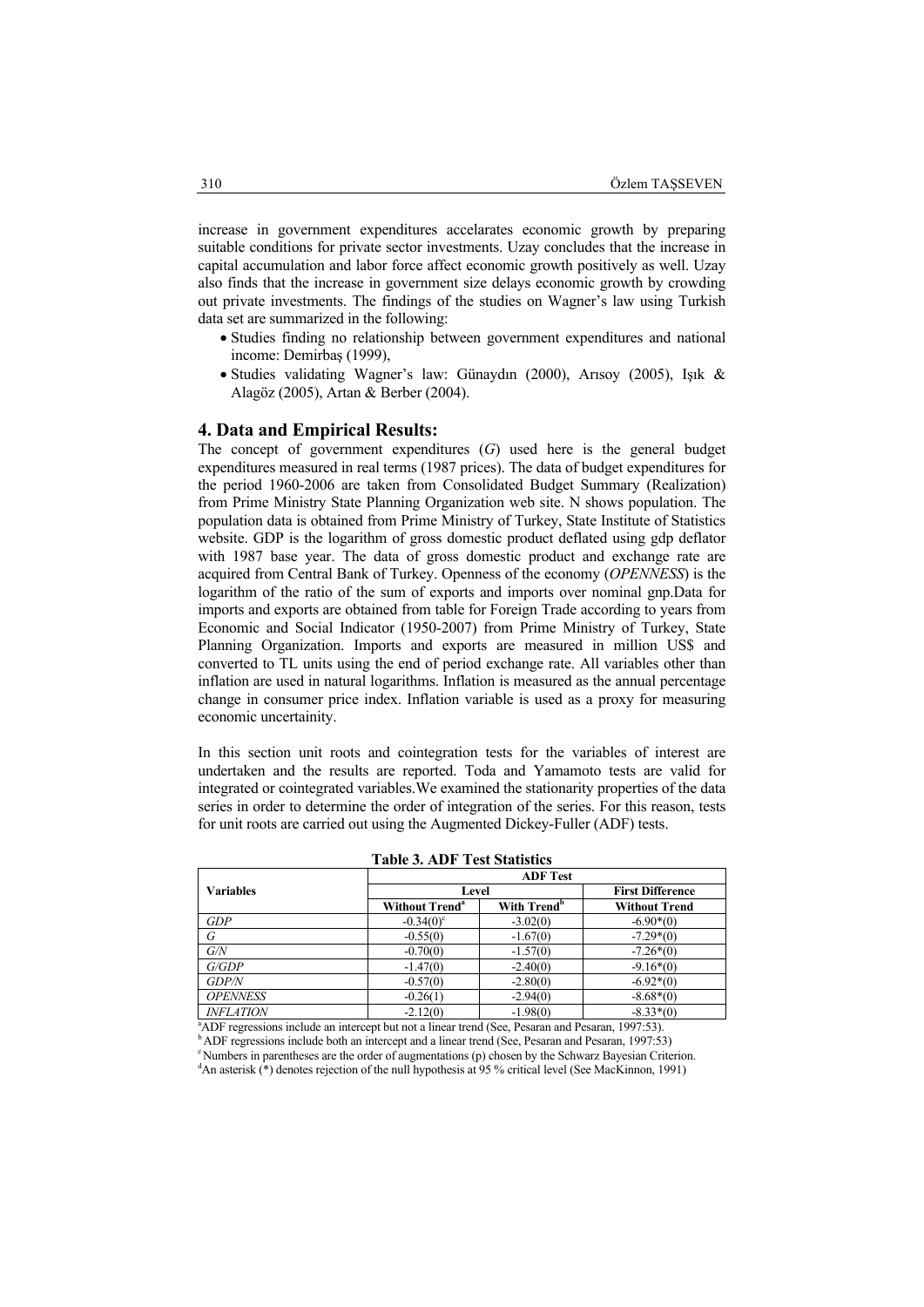The ADF test results with a constant term, constant and trend term and first difference specifications are reported in Table 2. The Augmented Dickey –Fuller (1981) ADF test is accepted at the 5 % level for all variables in levels including constant term and constant & trend specifications. ADF test statistics are rejected for all variables using the first difference specification. According to unit root test results all variables are found as integrated of order one.

In the literature it is difficult to define uniquely the relationship between 'economic growth' and 'the growth of government expenditures'. Alternative specifications are used in order to test Wagner's hypothesis, using various variables to approximate the theoretical variables of 'state activity' and 'economic growth' Five specifications are predominantly used in the literature, most authors test for the validity of one or more of them. In this paper in order to investigate the relationship between government expenditures and economic activity, we use five versions of Wagner's law as outlined below. The variables of interest are taken in natural logarithmic form.

**Table 4. Formulations of Wagner's Law Used in the Analyses** 

| 1. $G = a + bGDP$         |  |
|---------------------------|--|
| 2. $G/GDP = a + bGDP$     |  |
| 3. $G = a + b(GDP/N)$     |  |
| 4. $G/N = a + b(GDP/N)$   |  |
| 5. $G/GDP = a + b(GDP/N)$ |  |

where *G* is the total government expenditure, *GDP* is the gross domestic production and *N* is the population. According to Florio & Colutti (2005) Wagner's law is validated in the above models if the elasticity of the independent variable with respect to the to the dependent variable is greater than 1 in models 1, 3 and 4. On the other hand Wagner's law is validated if this elasticity is greater than zero in models 2 and 5.

Since the variables are identified as integrated of order one  $(I(1))$  according to the unit root test results, we test for cointegration among the variables involved in the five specifications using the Johansen (1988, 1995) maximum likelihood methodology. We define the number of the cointegrating vectors and report the estimated relationships. When we undertake cointegration test in the bivariate case using five different formulations of Wagner's law, no cointegrating relationship is found between the variables of interest. This finding suggests that there are omitted variables which are not accounted for in the analyses. We extend our explanatory variables using openness of the economy and inflation variable as a proxy for economic uncertainty. Cointegration analysis in undertaken using government expenditures, openness of the economy, inflation and gross domestic product variables.

On implementing the Johansen maximum likelihood cointegration approach, the lag structure of the VAR system is selected on the basis of the minimum of Akaike information criterion (AIC), Schwarz information criterion (SBC), Final Prediction Error (FPE), sequential modified LR test statistic (LR), Hannan-Quinn (HQ) information values obtaied using Eviews 5. According to the VAR lag lenght selection results two dimensional VAR for model 1, three dimensional VAR for model 2, two dimensional VAR for model 3, two dimensional VAR for model 4 and three dimensional VAR for model 5 in order to obtain non-correlated residuals; therefore estimation periods are reduced so as to accommodate the lag structure of the models.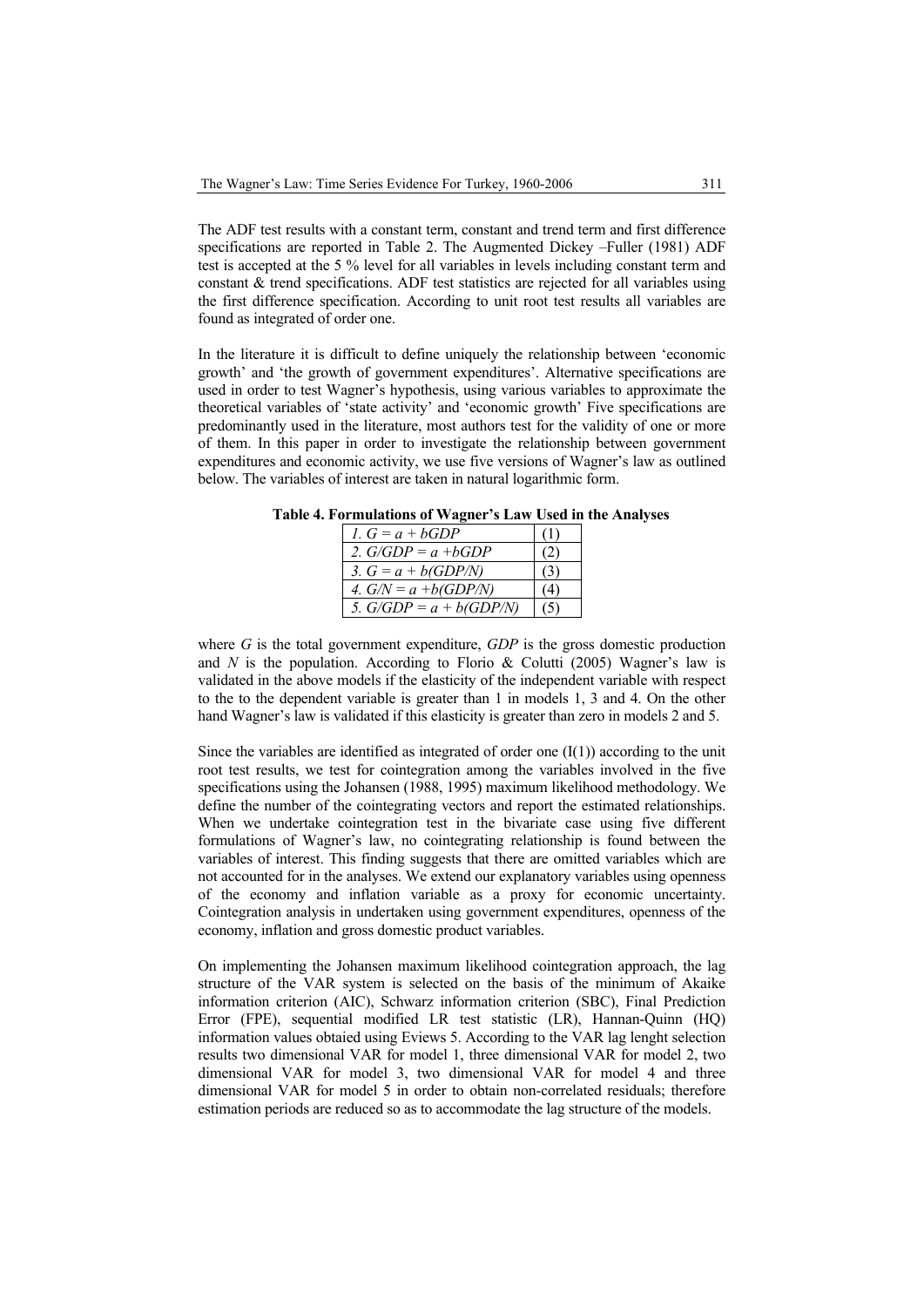In all of the analyses dummy variables for 1971, 1980, 1994 and 2001 are included. The dummy variables for 1971 and 1980 indicate the political crises in those years. The dummy variables for 1994 and 2001 indicate the economic crisis and the ensuing stabilization program in that year. For 1971 and 1994 impulse dummy variables are used which take 1 in the corresponding year and zero elsewhere. Following Juselius (2001), we include a step (intervention) dummy for 1980 and 2001 in each cointegration system to account for the structural break of these years. The number of cointegrating vectors according to the maximum eigenvalue and trace statistics are reported in Table 3.

|                                                                       | Model 1        | Model 2        | Model 3   | Model 4   | Model 5   |
|-----------------------------------------------------------------------|----------------|----------------|-----------|-----------|-----------|
| Indp. Variable                                                        | Dep. Var. G    | G/GDP          | G         | G/N       | G/GDP     |
| GDP                                                                   | 0.392          | $0.549**$      |           |           |           |
| <b>GDP/N</b>                                                          |                |                | 0.896     | 0.159     | $1.113**$ |
| <b>OPENNESS</b>                                                       | $2.083**$      | 0.095          | $1.896**$ | $1.895**$ | 0.055     |
| <b>INFLATION</b>                                                      | $0.042**$      | 0.0017         | $0.039**$ | $0.035**$ | 0.002     |
| Number of cointegrating<br>Vectors According to Trace                 | $\overline{2}$ | $\overline{c}$ |           |           |           |
| Number of cointegrating<br>Vectors According to<br>Maximum Eigenvalue | $\mathfrak{D}$ |                |           |           |           |

**Table 5. Cointegration Test Results** 

\* indicates statistical significance at 5 % level and \*\* indicates statistical significance at 1 % level. t test statistics is taken as 1.645 at 5 % level and 2.326 at 1 % level.

Our results suggest that Wagner's law is validated using models 2 and 5 using the definition given by Florio & Colutti (2005) according to the elasticity measures in five different models. A positive relationship is found between total government expenditures and both openness of the economy and inflation variables. Openness of the economy affects government expenditures positively. Beginning from 1980, Turkey's trade system has been liberalized extensively. Exports and imports both have grown rapidly since 1980. Turkish government promoted exports giving incentives and encouraged trade. However it is not possible to expect any positive or negative relationship between openness of the economy and government expenditures. The evidence of cointegration is sufficient to establish a long-run relationship between government expenditure and income. However, support for Wagner's Law necessitates unidirectional causality from income to government expenditure. Therefore cointegration should be seen as a necessary condition for Wagner's Law, but not a sufficient one. Following Keynes, government expenditure is seen as an exogeneous factor used as a policy instrument to influence growth. However, Wagner argues that government expenditure is an endogeneous factor or an outcome of growth in national income.

We follow Rambaldi and Doran (1996) in formulating the Toda-Yamamoto test of Granger causality. Where *dmax* is the maximum order of integration in the system (in our case, it is one), a  $VAR(k + dmax)$  has to be estimated to use the Wald test for linear restrictions on the parameters of a *VAR(k)* which has an asymptotic χ2 distribution. In our case, *k* is determined to be 2 by using the Akaike Information Criterion (AIC).

In Table 3 we conclude that Wagner's law is valid for models 2 and 5. Focusing on model 2 we fit an error correction model and test Granger causality. By having already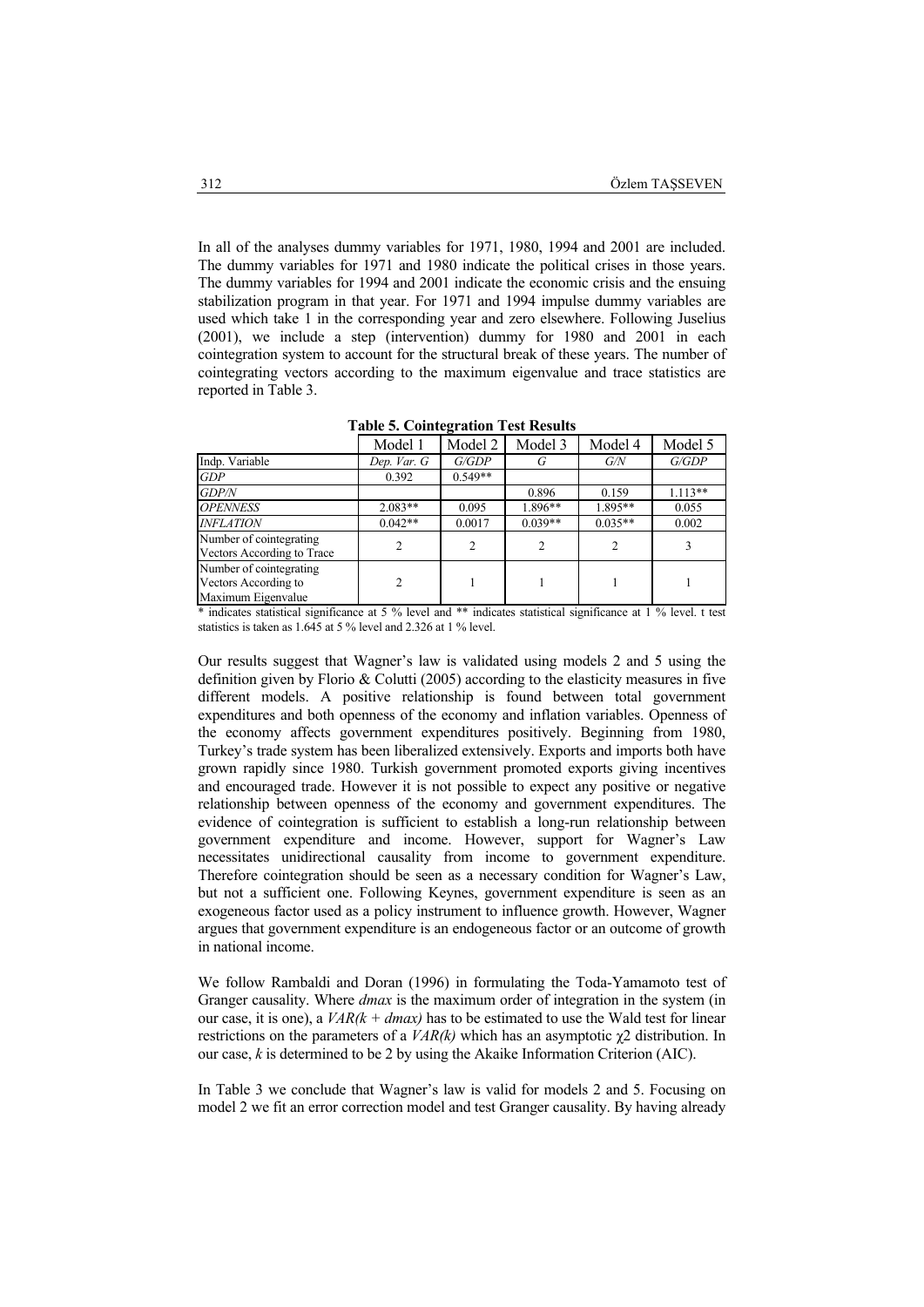concluding that our variables are cointegrated we have already implicity concluded that there is a long run causal relationship between them. So the causality being tested for in a VECM by these tests is sometimes called short run Causality tests. Statistical signicifance of VECM estimates and the results of Toda-Yamato tests of Granger causality are given in Table 4. The optimal lag orders for the lagged differenced terms in each model are determined to be two using AIC. Table 4 summarizes the  $\chi$ 2 test statistics for zero restrictions on the coefficients of the variables, the corresponding pvalues are provided in the parenthesis.

|                         | Lagged Differenced Terms |               |                  |                   |              |  |
|-------------------------|--------------------------|---------------|------------------|-------------------|--------------|--|
|                         | γ2 Test Statistics ECTs  |               |                  |                   |              |  |
| Dep. Variable           | <i>AG/GDP</i>            | AGDP          | <b>AOPENNESS</b> | <b>AINFLATION</b> | t statistics |  |
| $\varDelta G/\!\!/GDP$  | -                        | 5.26(0.07)    | 0.45(0.79)       | 6.63(0.02)        | $-2.86**$    |  |
| $\triangle$ GDP         | 3.29(0.19)               |               | 1.78(0.408)      | 2.57(0.275)       | $-1.92*$     |  |
| <i><b>AOPENNESS</b></i> | 2.037(0.36)              | 0.69(0.707)   |                  | 0.68(0.71)        | 0.409        |  |
| <b>AINFLATION</b>       | 8.06(0.017)              | 12.64(0.0018) | 15.84(0.0004)    |                   | $-3.75**$    |  |

**Table 6. Toda-Yamamoto Granger Causality Test for Model 2** 

E.C.T. column display t test for the lagged error correction term, i.e., deviations from the long run cointegration relationship which is summarized in the last column.  $(***)$ ,  $(**)$  and  $(*)$  denote significance at 1%, 5% and 10% levels, respectively.

The significance of the lagged error term (ECT) in an equation implies causality from all right hand variables to the corresponding left-hand side variables. Furthermore, the significance of ECT also implies economic endogeneity of the corresponding left-hand side variables in the given model and tells that the rest of the variables are exogeneous and therefore not explained by the model. The significance of the  $\chi$ 2 test shows shortrun causality flowing from the corresponding left hand side variable to the variables on the right hand side in the same row.

The t-test for error correction term for the ratio of government expenditures over gdp, gross domestic product, openness and inflation is estimated as -2.86 which is statistically significant at 5 % level. When we regress the differenced gross domestic product on a constant, lagged error correction term we get an estimate of -1.92 for the t statistics which is significant at 10% level. These results indicate that there is a bidirectional Granger-causality between the ratio of government expenditures and gross domestic product. In terms of predictability, this finding supports both Wagnerian and Keynesian approaches. The long run elasticity of the ratio of government expenditures with respect to gross domestic product is estimated as 0.539 as can be ssen form Table 3 which is statistically significant. A one percent increase in gross domestic product raises real government expenditures by 0.539%. This finding supports the Wagner Law. Next, we estimated error correction models using first differenced openness and first differenced inflation as dependent variables. For first differenced openness model, the speed of adjustment is not statistically significant. For first differenced inflation model the ECT parameter is statistically significant at 5% level.

In the short run gross domestic product unilaterally causes the ratio of government expenditures as the p-value for the corresponding  $\chi$ 2 test which is found to be 0.07. Therefore Wagner's law is validated in the short run, however Keynesian approach is not validated. Also, there is bilateral causality between inflation and the ratio of government expenditures. In the short run we found that there is unilateral causality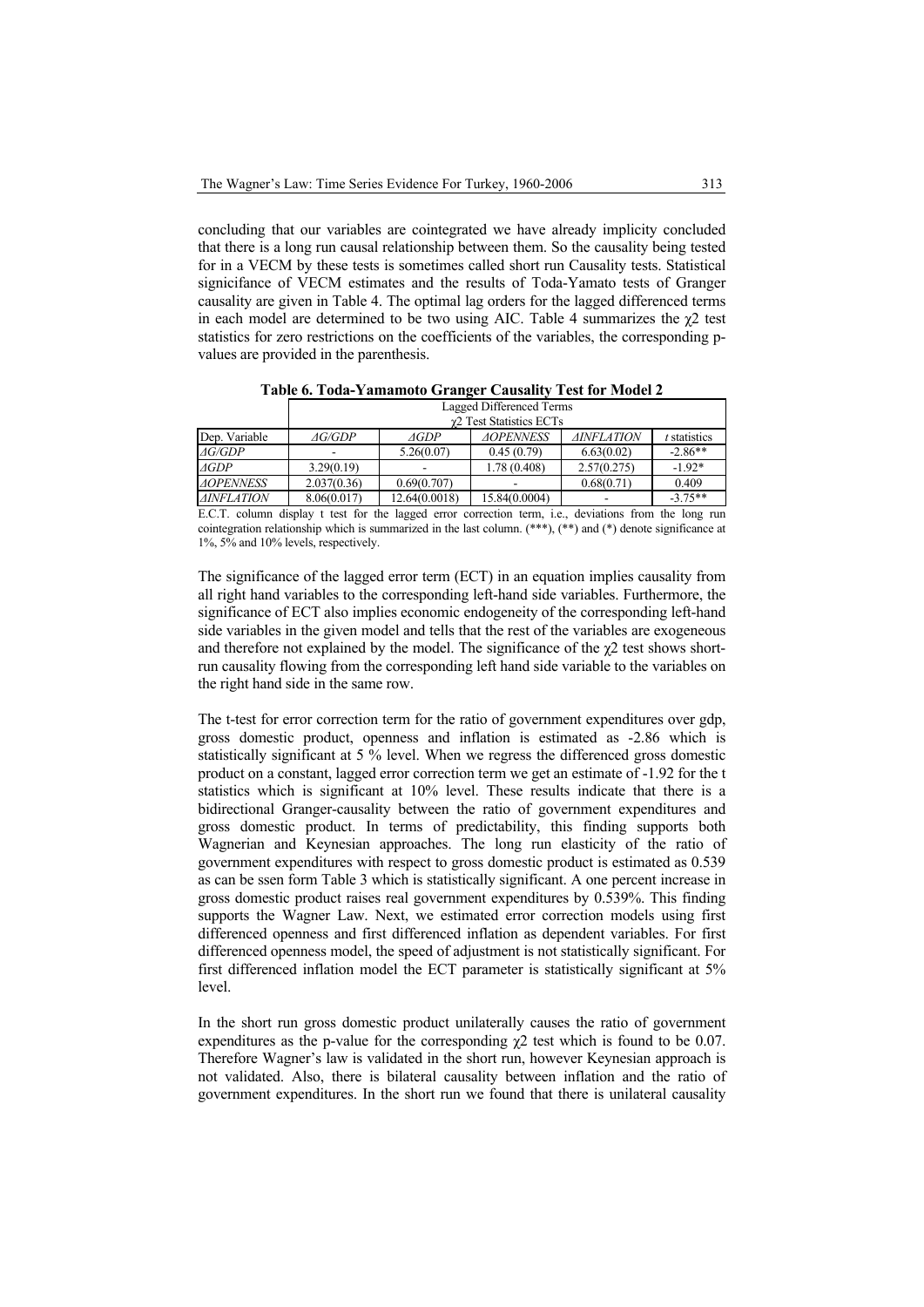from openness of the economy to inflation and also from gross domestic product to inflation as well.

|                          | Lagged Differenced Terms |               |                                                                                                                                                                                                                                |                        |                |  |
|--------------------------|--------------------------|---------------|--------------------------------------------------------------------------------------------------------------------------------------------------------------------------------------------------------------------------------|------------------------|----------------|--|
|                          | γ2 Test Statistics ECTs  |               |                                                                                                                                                                                                                                |                        |                |  |
| Dep. Variable            | AG/GDP                   | <i>AGDP/N</i> | <b>AOPENNESS</b>                                                                                                                                                                                                               | <b>AINFLATION</b>      | $t$ statistics |  |
| $\varDelta G/\!\!/GDP$   |                          | 10.91(0.012)  | 1.65(0.64)                                                                                                                                                                                                                     | 7.95(0.0469)           | $-2.10**$      |  |
| AGDP/N                   | 7.59(0.055)              |               | 4.59(0.203)                                                                                                                                                                                                                    | 5.80(0.12)             | $-2.65**$      |  |
| <b>AOPENNESS</b>         | 2.195(0.53)              | 6.35(0.095)   |                                                                                                                                                                                                                                | 4.57(0.205)            | 1.80*          |  |
| <i><b>AINFLATION</b></i> | 5.92(0.115)              | 36.76(0.000)  | 16.28(0.001)                                                                                                                                                                                                                   |                        | $-4.73**$      |  |
| $E \cap T$               | $\cdots$ $\cdots$        |               | and the contract of the contract of the contract of the contract of the contract of the contract of the contract of the contract of the contract of the contract of the contract of the contract of the contract of the contra | $\cdots$<br>$\epsilon$ | - 11           |  |

**Table 7. Toda-Yamamoto Granger Causality Test for Model 5** 

E.C.T. column display t test for the lagged error correction term, i.e., deviations from the long run cointegration relationship which is summarized in the last column.  $(***)$ ,  $(**)$  and  $(*)$  denote significance at 1%, 5% and 10% levels, respectively.

In the analyzes using model 5, the t-test for error correction term for all dependent variables are found to be significant. This implies that there is causality from all right hand variables to the corresponding left-hand side variables in the long run. Therefore these results indicate that there is a bidirectional Granger-causality between the ratio of government expenditures and gross domestic product. Similar to the analyzes of model 2, this finding supports both Wagnerian and Keynesian approaches. In the short run bilaterally per capita gross domestic product causes the ratio of government expenditures and vice versa. Therefore Wagner's law and Keynesian approaches are both validated in the short run. Also, there is unilateral causality from inflation to the ratio of government expenditures. In the short run we found that there is unilateral causality from openness of the economy to inflation and also from per capita gross domestic product to inflation as well.

### **5. Conclusion**

In this paper we attempted to test Wagner's law using time series data of Turkey during 1960 - 2006 period. We considered several specifications commonly employed in the literature for empirical testing of Wagner's law. In the empirical section we first examined order of integration of each series using ADF unit root tests. The existence of common stochastic trends for each specification was tested using Johansen cointegration test procedures. Cointegration analyses are undertaken taking gross domestic product, openness of the economy and inflation as explanatory variables. Our results suggest that Wagner's law is validated using models 2 and 5 using the definition given by Florio & Colutti (2005) according to the elasticity measures.

In model 2 the ratio of government expenditures over gross domestic product is used as independent variable whereas gross domestic product, openness of the economy and inflation are used as independent variables. Estimated error correction models indicate that the Granger-causality between government expenditures and gross domestic product is bi-directional. This finding supports both Wagnerian and Keynesian approaches to government expenditures. In the short run we found that unilaterally gross domestic product causes the ratio of government expenditures. Therefore Wagner's law is validated in the short run, however Keynesian approach is not validated. In model 5 the ratio of government expenditures over gross domestic product is used as independent variable whereas per capita gross domestic product, openness of the economy and inflation are used as independent variables. In the analyzes using model 5, a bidirectional Granger-causality between the ratio of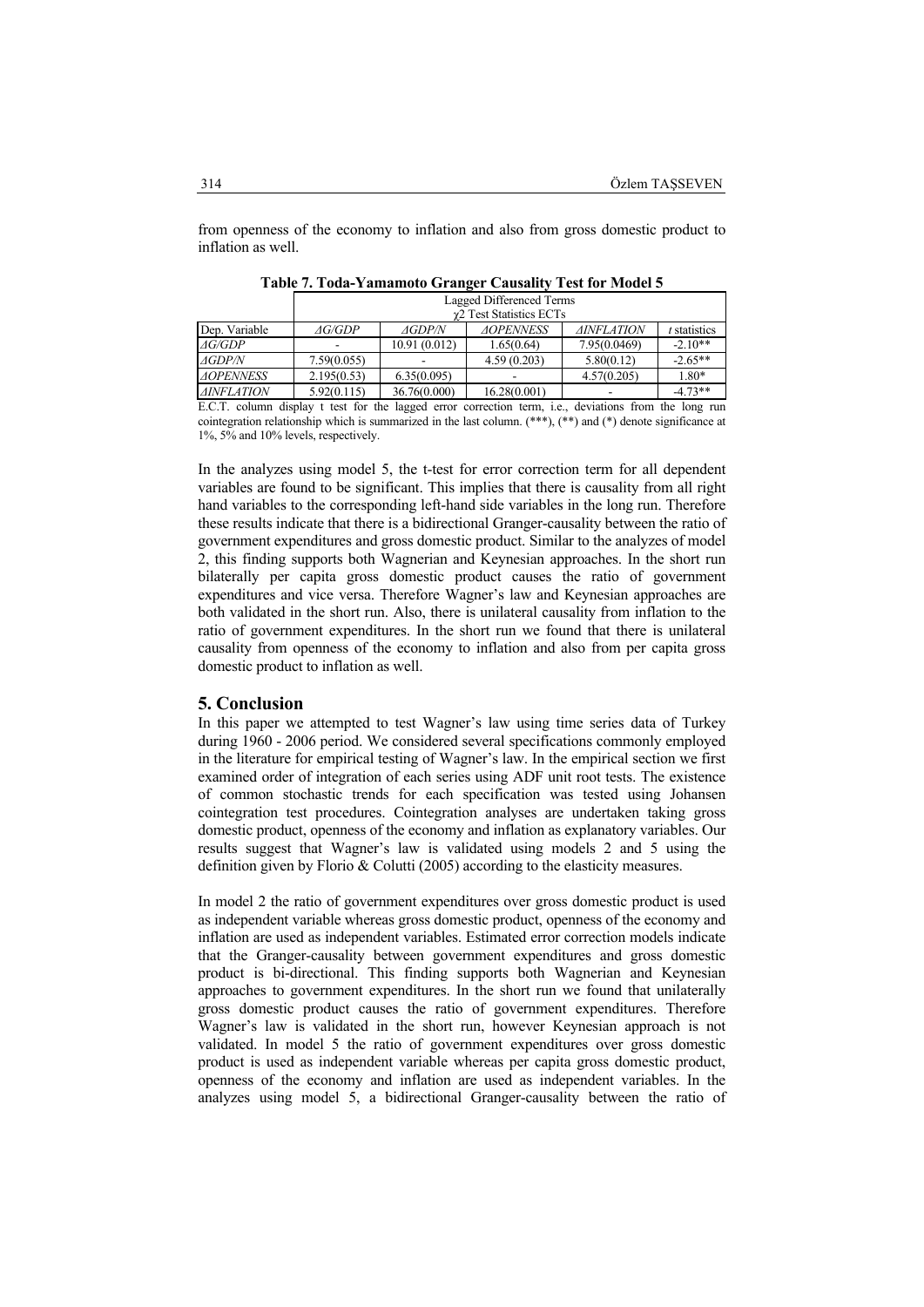government expenditures and gross domestic product is found. In contrast to model 2, Wagner's law and Keynesian approaches are both validated in the short run.

The most important finding of this study is the validity of Wagner's law for Turkey in the long run. It can be concluded that public protective and regulative activities are necessary since industrialization and modernization lead to a substitution of public for private activity. In particular, the privatization activities of the recent years necessitate increased public regulation in government expenditures in Turkey. For Turkey success of the fiscal policy used in order to control budget deficit and be able to compete in global markets effectively depends on the relationship between government expenditures and gross national product. Governments should take part in regulating the infrastructure framework of the economy, rather than in the production process.

#### **References**

- ABIZADEH, S., GRAY, J. (1985). Wagner's law: a pooled time-series cross-section comparison. *National Tax Journal*, 88, pp.209–218.
- AFXENTIU, P.C., SERLETIS, A. (1996). Government expenditures in the European Union: do they converge or follow Wagner's law?.*International Economic Journal* Vol. 10, pp.33-47.
- AKITOBY, B., CLEMENTS, B., GUPTA, S., INCHAUSTE, G. (2005). Public spending, voracity and Wagner's law in developing countries. *European Journal of Political Economy*, Vol.22, Issue 4, pp.908-024.
- ARISOY, İ. (2005). Wagner ve keynes hipotezleri çerçevesinde Türkiye'de kamu harcamaları ve ekonomik büyüme ilişkisi. *Çukurova Üniversitesi Sosyal Bilimler Enstitüsü Dergisi*, Vol. 14, No. 2, pp.63-80.
- ARTAN, S., MERMER, B.(2004). Kamu kesimi büyüklüğü ve çoklu ekonomik büyüme ilişkisi: çoklu ko-entegrasyon analizi. *Çukurova Üniversitesi İktisadi ve İdari Bilimler Dergisi*, Vol 5, No. 2.
- BURNEY, A.N. (2002). Wagner's hypothesis: evidence from Kuwait using cointegration tests. *Applied Economics*, Vol.34, pp.49-57.
- CAMERON, D.R. (1978). The expansion of the public economy: a comparative analysis. *The American Political Science Review,* Vol. 72, pp.1243-1261.
- CHANG, T. (2002). An econometric test of Wagner's law for six countries based on cointegration and error correction modelling techniques. *Applied Economics.* Vol.34, pp.1157-1169.
- CHANG, T., LIU, W., CAUDILL, S.B. (2004). A re-examination of wagner's law for ten countries based on cointegration and error correction modelling techniques. *Applied Financial Economics.* Vol.14, pp.577-589.
- CHLETSOS, M., KOLLIAS, C. (1997). Testing Wagner's law using disaggregated public expenditure data in the case of Greece: 1958-93, *Applied Economics*. Vol.29, pp.371-377.
- COURAKIS S.A., MOURA-ROUQUE F., TRIDIMAS G. (1993). Public expenditure growth in Greece and Portugal: wagner's law and beyond, *Applied Economics*. Vol.25, pp.125-134.
- DEMİRBAŞ, S. (1999). *Cointegration analysis-causality testing and Wagner's law: the case of Turkey, 1950-1990*. Discussion Papers in Economics from Department of Economics, 99/3, University of Leicester.
- DICKEY, D.A., FULLER W.A. (1979). Distribution of the estimators for autoregressive time series with a unit root. *Journal of the American Statistical Association.* Vol. 74, pp.427-431.
- ENGLE, R.F., GRANGER, C.W.J. (1987). Cointegration and error correction: representation, estimation and testing. *Econometrica*, Vol. 55,pp. 251-276.
- EASTERLY, W., REBELO, S. (1993), Fiscal policy and economic growth, an empirical investigation. *Journal of Monetary Economics* Vol.32, pp.417-458.
- ENGLE, F.R., GRANGER, C.W.J (1987). Cointegration and error correction: representation, estimation and testing. *Econometrica*, Vol.55, No: 2, pp.251-276.
- FLORIO, M., COLAUTTI, S. (2005). A lojistic growth theory of public expenditures: a study of five countries over 100 years. *Public Choice*, No.122, pp. 355-393.